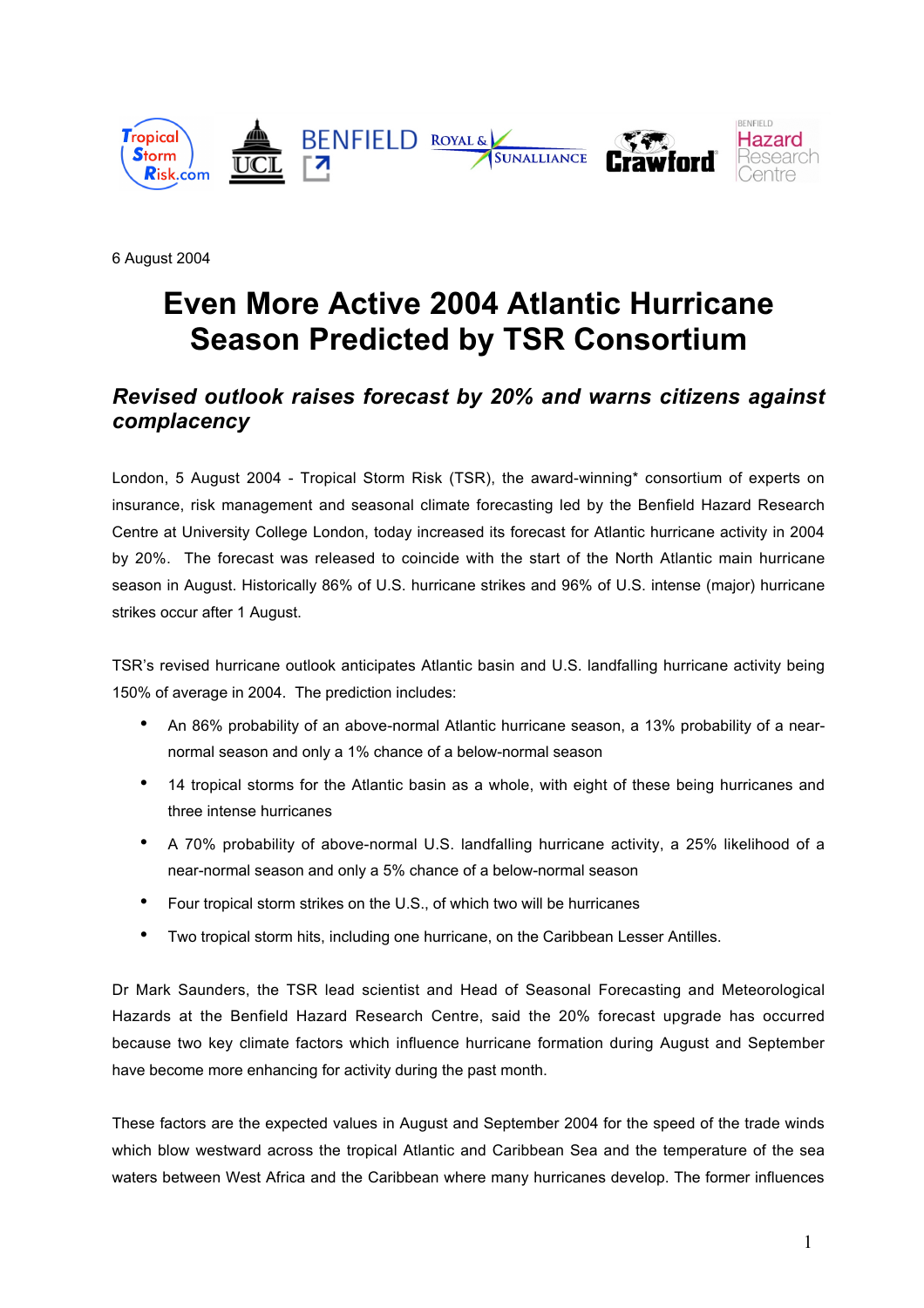cyclonic vorticity (the spinning up of storms) in the main hurricane track region, while the latter provides heat and moisture to power incipient storms.

"Enhanced hurricane activity occurs with weaker than normal trades and with warmer than normal waters, said Saunders. "Since forecast accuracy increases with the approach of the hurricane main season we have greater confidence in this outlook than in our earlier forecasts", he added.

While the damage from US striking tropical storms and hurricanes between 2000 and 2003 has been 80% below average, Saunders warns against complacency. "Historically one in four of all Atlantic hurricanes have struck the US, he said. "However, over the past four years this ratio has fallen to just one in nine. This situation must soon correct itself and when it does we will witness far greater damage and disruption. It is 90% certain that landfalling storms and damage will be higher during the period 2004 to 2007 than during the last four years".

Hurricanes rank historically above earthquakes and floods as the U.S.'s most expensive natural disaster. The average damage bill per year from hurricane strikes on the continental US 1950-2003 is estimated to be US \$ 5.1 billion (economic cost) and US \$2.6 billion (insured cost) at 2003 prices and exposures.

TSR has an impressive forecast track record. Recent long-range forecast successes include those for the 2002 and 2003 Atlantic hurricane seasons, the 2002 and 2003 Northwest Pacific typhoon seasons, and for the 2001/2, 2002/3 and 2003/4 Australian-region tropical cyclone seasons. TSR forecasts may be accessed through the website www.tropicalstormrisk.com.

\* Tropical Storm Risk was awarded the London Market Innovation of the Year Award at The British Insurance Awards 2004 for their global Tropical Storm Tracker. The judges praised Tropical Storm Risk for the way major market players - insurer Royal & SunAlliance, broker Benfield and claims services provider Crawford & Company - "had worked together to harness the academic expertise available to offer a service that was innovative, relevant and unquestionably an asset to the London market."

#### -ENDS-

#### **For further information please contact:**

Ansi Vallens **Mark Saunders** Chris Gatland<br>
Signals & Strategies Lead Scientist, TSR Consortium Benfield Lead Scientist, TSR Consortium Benfield<br>Benfield Hazard Research Centre, UK London. UK New York **Benfield Hazard Research Centre, UK** London, UK<br>Tel: +1 518 392 4238 Tel: +44 (0) 1483 204187 Tel: +44 (0) 20 7578 7485 Tel: +44 (0) 1483 204187 ansisvallens@taconic.net mas@mssl.ucl.ac.uk chris.gatland@benfieldgroup.com